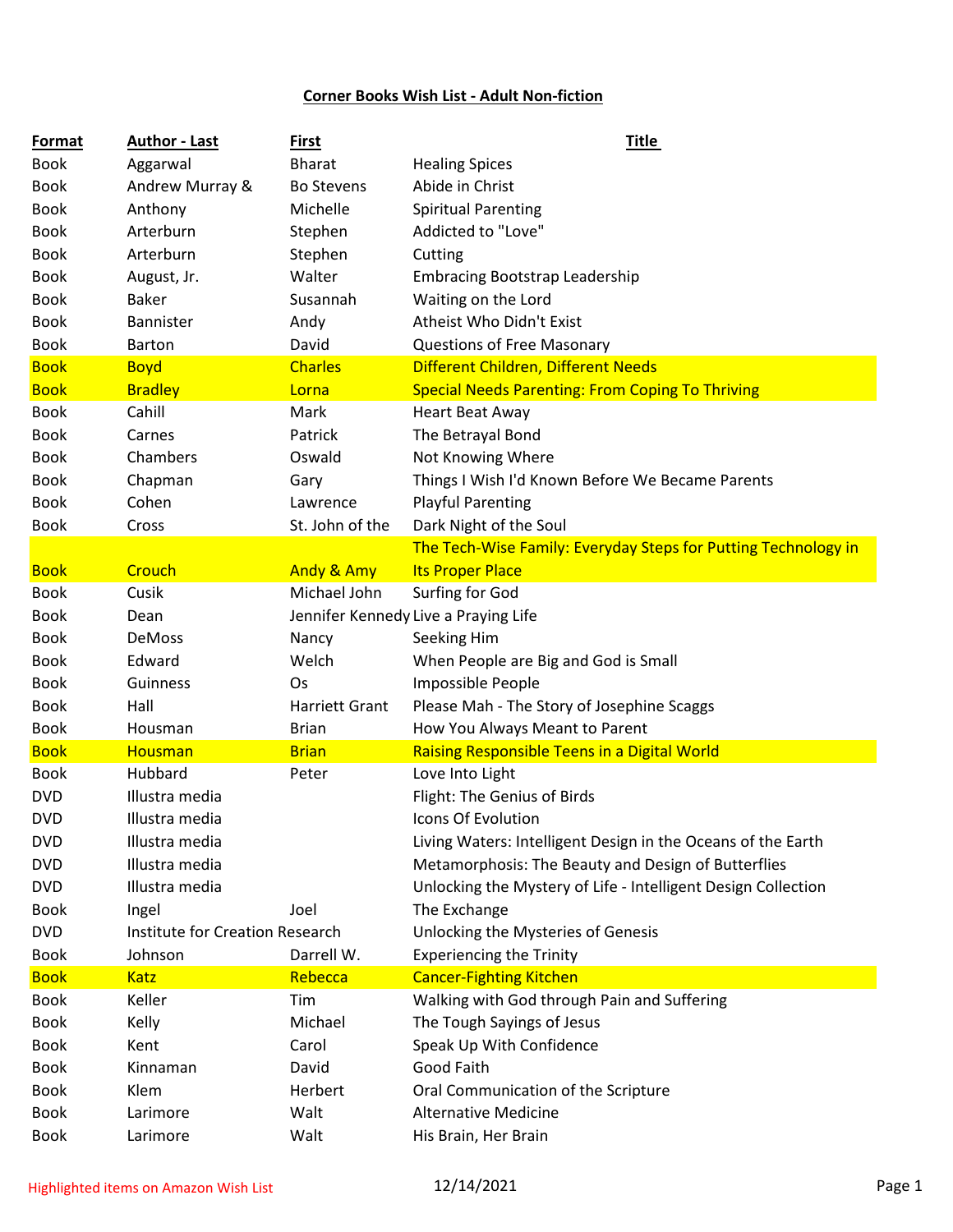## **Corner Books Wish List - Adult Non-fiction**

| Format      | <b>Author - Last</b> | <b>First</b>    | <b>Title</b>                                                   |
|-------------|----------------------|-----------------|----------------------------------------------------------------|
| <b>Book</b> | Larimore             | Walt            | <b>Workplace Grace</b>                                         |
| <b>Book</b> | Leman                | Kevin           | Making Sense of the Men in your Life                           |
| <b>Book</b> | Leman                | Derek           | Feast                                                          |
| CD.         | Lewis                | Robert          | Journey Into Authentic Manhood                                 |
| <b>Book</b> | Lewis                | C.S.            | Joyful Christian                                               |
| <b>Book</b> | Liebscher            | <b>Banning</b>  | Rooted                                                         |
| <b>Book</b> | Lillback             | Peter A.        | <b>George Washington's Sacred Fire</b>                         |
| <b>Book</b> | MacArthur            | John            | Why one way                                                    |
| <b>Book</b> | MacIntosh            | Mike            | Falling in Love with Prayer                                    |
| <b>Book</b> | Maggio               | Jennifer Barnes | Overwhelmed                                                    |
| <b>Book</b> | Malkmus              | George          | Why Christians Get Sick                                        |
| <b>Book</b> | Mask                 | Michael         | <b>Family Secrets</b>                                          |
| <b>Book</b> | McKee                | Jonathan        | More Than Just the Talk                                        |
| <b>Book</b> | McKeown              | Greg            | <b>Essentialism: Disciplined Pursuit of Less</b>               |
| <b>Book</b> | Melheim              | Richard         | <b>Holding Your Family Together</b>                            |
| <b>Book</b> | <b>Metaxas</b>       | <b>Eric</b>     | If You Can Keep It                                             |
| <b>Book</b> | Miller               | Anne Marie      | 5 Things Every Parent Needs to Know about Their Kids & Sex     |
| <b>Book</b> | Minter               | Kelly           | Water into Wine                                                |
| <b>Book</b> | Moncrief             | Deborah         | The HEAR Process                                               |
| <b>Book</b> | Nappa                | Mike & Amy      | <b>Creative Family Prayer Times</b>                            |
| <b>Book</b> | <b>Nelson</b>        | Tommy           | <b>Better Love Now</b>                                         |
| <b>Book</b> | Ordway               | Holly           | Not God's Type                                                 |
| <b>Book</b> | Ortberg              | Stephen         | Midlife Manual for Men                                         |
| <b>Book</b> | Peck                 | Scott           | People of the Lie                                              |
| <b>Book</b> | Peel                 | Bill            | What God Does When Men Lead                                    |
| Kit         | Phillips             | Todd            | <b>Get Uncomfortable</b>                                       |
| <b>DVD</b>  | Phillips             | Ryan            | I'm In Love With a Church Girl                                 |
| <b>Book</b> | Pierson              | Orville         | Team Up                                                        |
| <b>Book</b> | Pierson              | Orville         | Unwritten Rules of Highly Effective Job Search                 |
| <b>Book</b> | Piper                | John            | Coronavirus and Christ                                         |
| <b>Book</b> | Redpath              | Alan            | <b>Victorious Christian Service</b>                            |
| <b>Book</b> | Richards             | Lawrence        | Creative Bible Teaching - Revised (w/Gary Bredfeldt)           |
| <b>DVD</b>  | Richards             | Jay             | Where Does The Evidence Lead                                   |
| <b>DVD</b>  | Riddle               | Mike            | 4 Power Questions to Ask an Evolutionist                       |
|             |                      |                 | Following Jesus: A Non-Religious Guidebook for the Spiritually |
| <b>Book</b> | Roberts              | Dave            | Hungry                                                         |
| <b>Book</b> | Schlafly             | Phyllis         | Child Abuse in the Classroom                                   |
| <b>Book</b> | Shook                | Ryan & Josh     | Firsthand                                                      |
| <b>Book</b> | <b>Silk</b>          | Danny           | Loving Our Kids On Purpose                                     |
| <b>Book</b> | Smith                | Angie           | <b>Chasing God</b>                                             |
| <b>Book</b> | Stanley              | Scott           | A Lasting Promise                                              |
| <b>Book</b> | <b>Stanley</b>       | <b>Charles</b>  | <b>When the Enemy Strikes</b>                                  |
|             |                      |                 |                                                                |
| <b>Book</b> | <b>Stephens</b>      | <b>Steve</b>    | The Worn Out Woman: When Life is Full and Your Spirit is Empty |